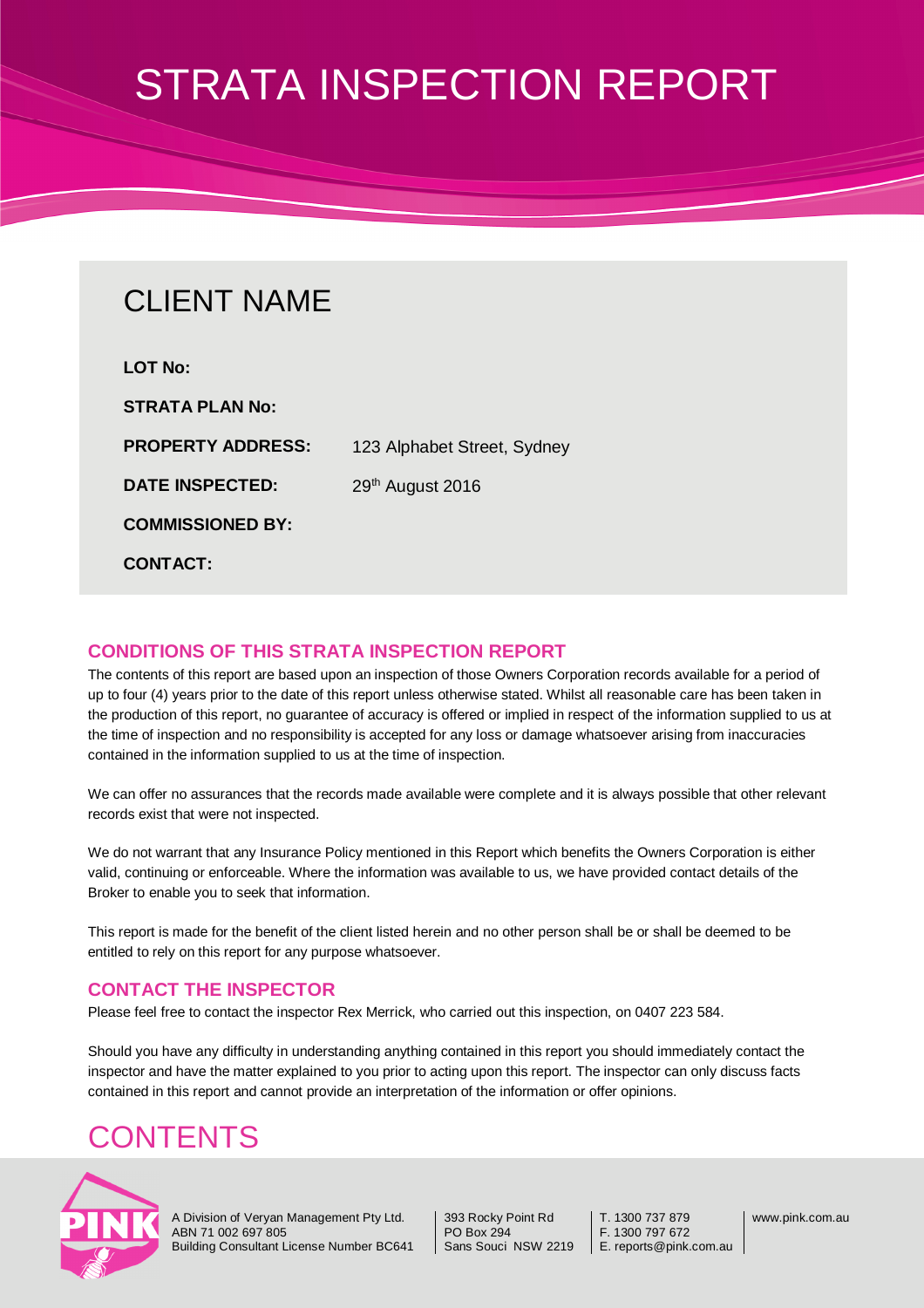### 1. Important information about this report

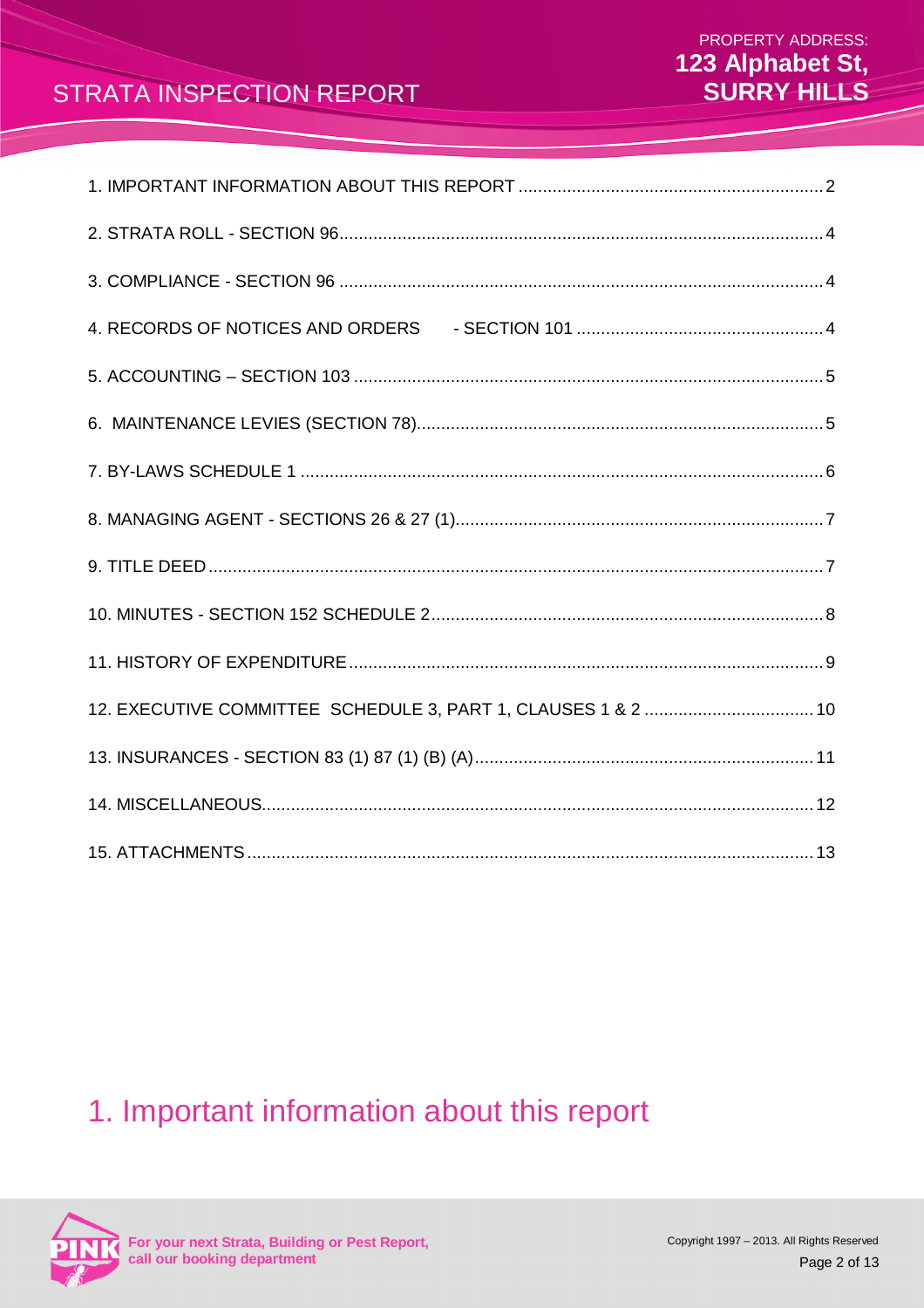The following information is derived entirely from an inspection of the records made available at the time of our inspection. We are unable to guarantee that all the Owners Corporation records were made available to us at the time of our inspection or attest to the accuracy of the information contained in those records. In some cases Managing Agents hold "pending" files which may not be produced. We have not inspected the building and we cannot necessarily determine whether the building is well maintained or not.

The personnel of Strata Manager's offices are not required to be available for interview and some Strata Managers prohibit their personnel from offering information verbally. Unless otherwise indicated, the information in our report has been obtained solely from the records made available to our inspector.

Whilst every effort is made to ensure the accuracy of the information contained in this report, we cannot accept liability for any incorrect information that may be obtained from those records or derived verbally from the Secretary, Treasurer or Managing Agent of the Owners Corporation.

Any part of the information in this report may be based on our archives. The information in this report may be used by us for other clients.

#### **(a) Abbreviations**

Throughout this report the following definitions apply:

"The Act" refers to the Strata Titles Act, 1973 as updated to the Strata Schemes Management Act, 1996.

"The Regulations" refers to the Strata Titles Act Regulations, 1974 as updated to the Strata Schemes Management Regulation, 2005 and the Strata Schemes Management Amendment (Fees) Regulation 2010.

"Y" indicates "Yes".

"N" indicates "No".

"Nil apparent" indicates "Nil apparent from available records."

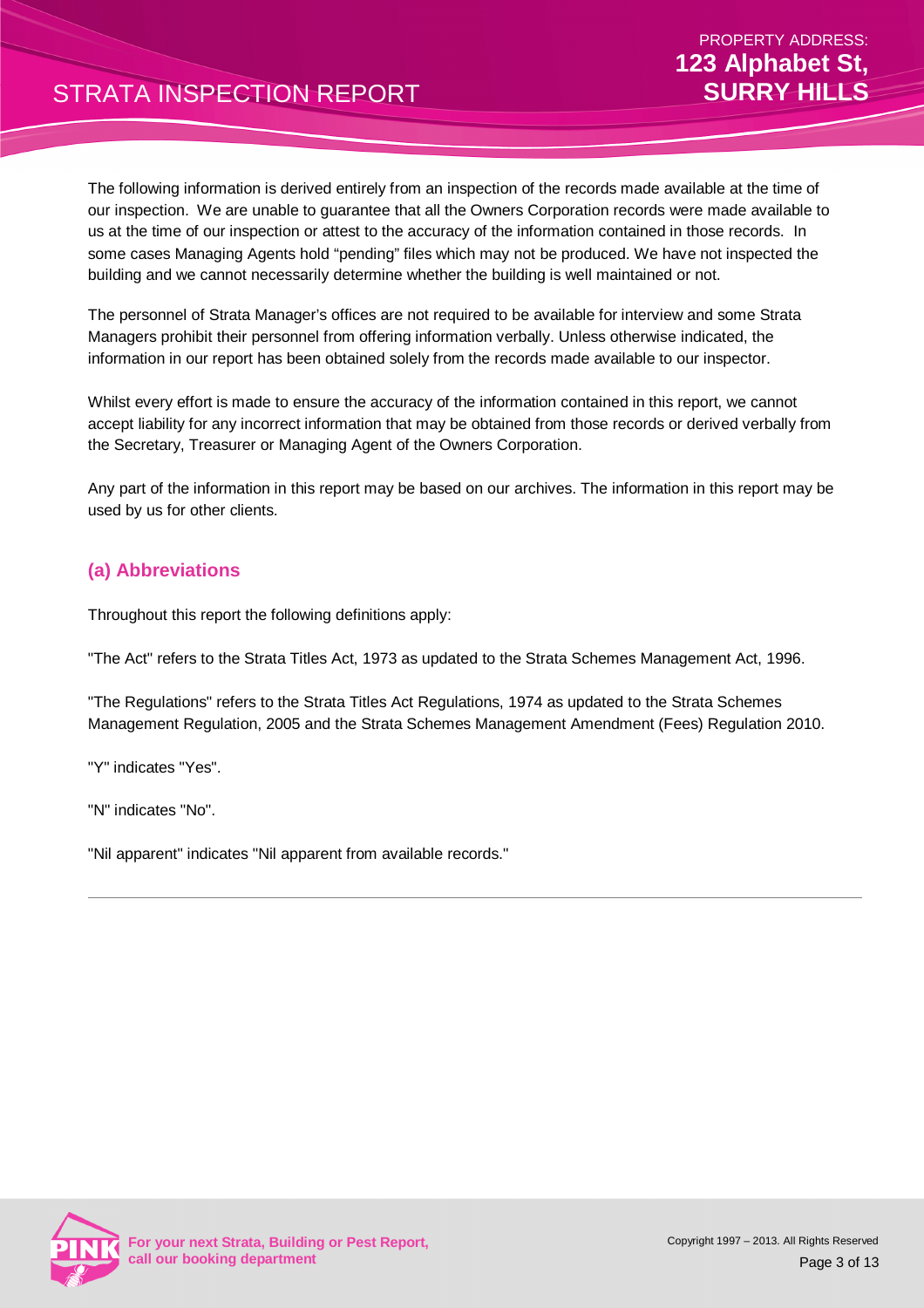### 2. STRATA ROLL - Section 96

| <b>Recorded Owner:</b>                 | <b>BRETT ANTHONY GARSIDE</b>         |
|----------------------------------------|--------------------------------------|
| Recorded address:                      |                                      |
| Recorded Mortgagee:                    | Nil Recorded                         |
| Aggregate Unit Entitlement:            | 10,000                               |
| Unit entitlement of the subject lot:   | 130                                  |
| Number of units in Strata Plan:        | 73                                   |
| Number of lots in Strata plan:         | 73                                   |
| Lot number and unit number correspond: | Y                                    |
| Ascertained from:                      | Strata Roll and Certificate of Title |

# 3. COMPLIANCE - Section 96

The Strata Roll is fully computerised

### 4. RECORDS OF NOTICES AND ORDERS - Section 101

| Notices given to the owners corporation are kept:                |              |
|------------------------------------------------------------------|--------------|
| Orders served on the owners corporation are kept:                | v            |
| A register of Notices and Orders is kept:                        | N            |
| Notices or Orders adversely affecting the owners<br>corporation: | Nil apparent |
| Notices or Orders adversely affecting the subject lot:           | Nil apparent |

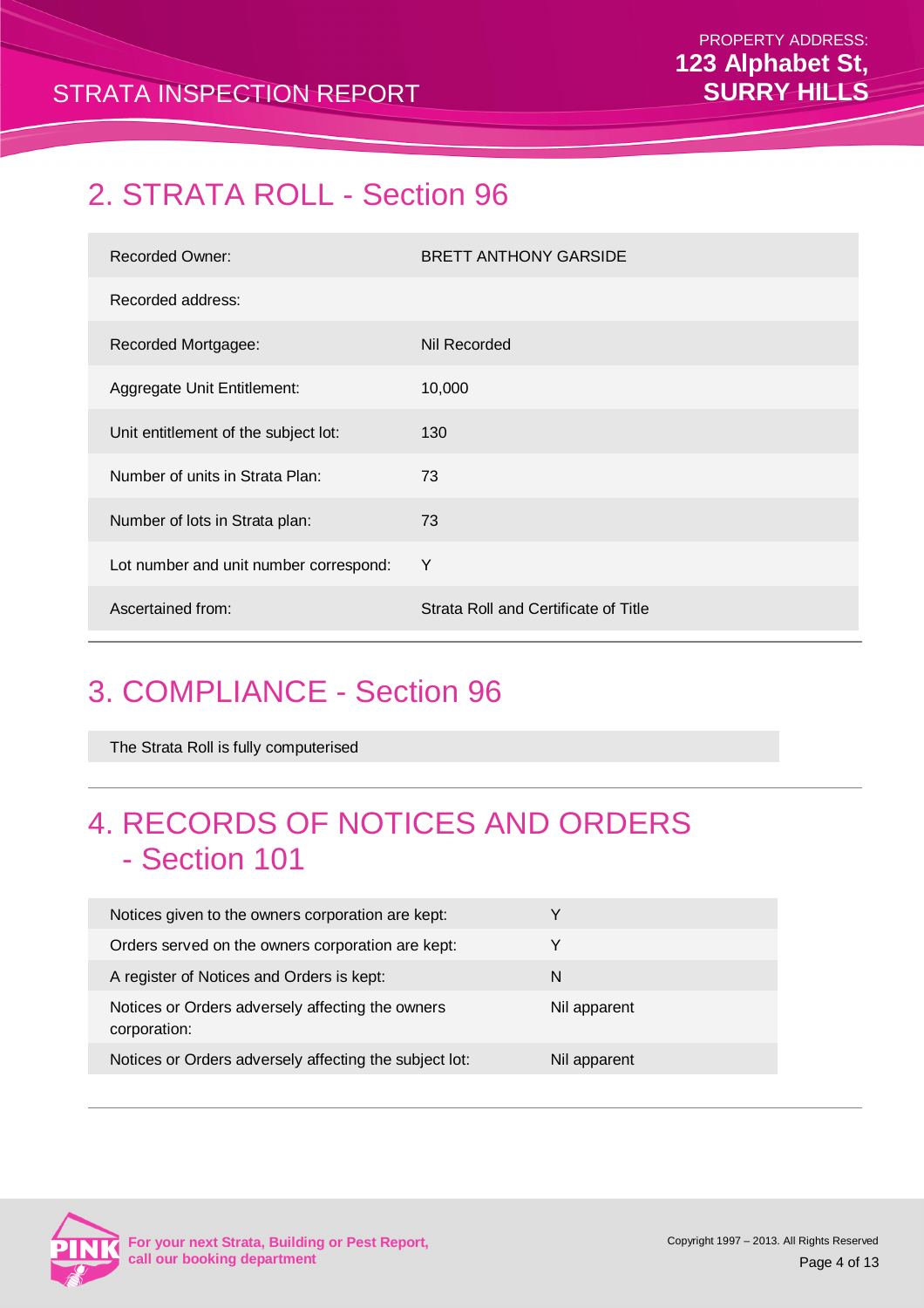### 5. ACCOUNTING – Section 103

The financial position of the Owners Corporation is as follows:

| Administrative Fund:                        | \$72,971.92 CR |
|---------------------------------------------|----------------|
| Sinking Fund:                               | \$91,620.05 CR |
| As at:                                      | 29.8.2016      |
|                                             |                |
| Accounting records kept as per the Act:     | Y              |
| Accounting records retained as per the Act: | Y              |
| Annual Financial Statements prepared:       | Y              |
| Annual Budgets prepared:                    | Y              |
| Auditors are appointed:                     | Y              |
|                                             |                |

# 6. MAINTENANCE LEVIES (Section 78)

#### **Current Standard Levies**

| Administrative Fund:                       | \$542.35                      |
|--------------------------------------------|-------------------------------|
| Sinking Fund:                              | \$107.25                      |
| Payable:                                   | Quarterly                     |
| Paid to:                                   | 31.3.2016                     |
| <b>Amount in Arrears (Subject Lot):</b>    | \$1,857.60 + Interest \$37.20 |
| Last Change:                               | 1.4.2016                      |
| Allocated according to unit entitlement:   | Y                             |
|                                            |                               |
| <b>Amount in Arrears (Entire Complex):</b> | \$3,068.69                    |
| As at:                                     | 29.8.2016                     |

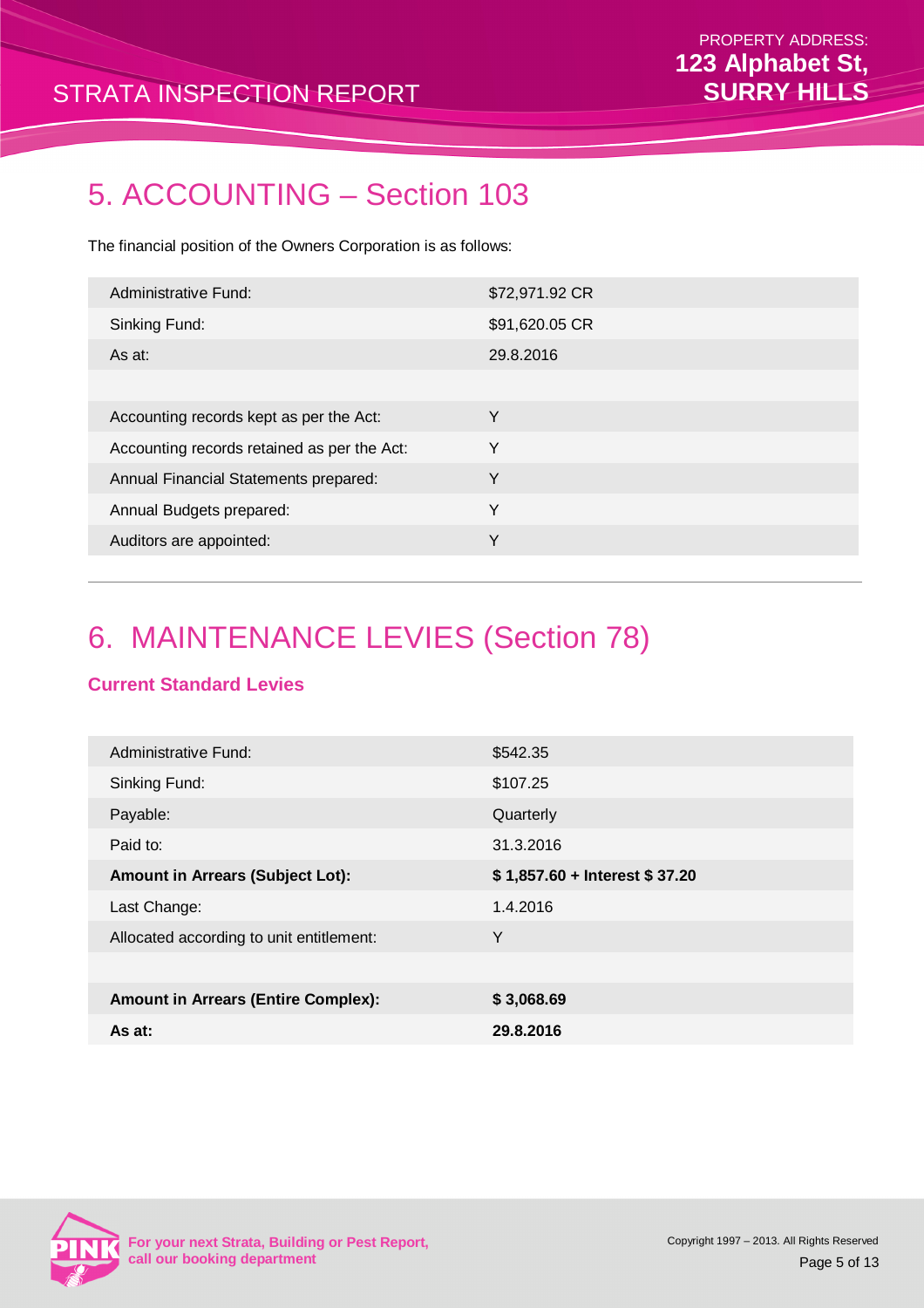#### **Special Levies**

| Proposed Special Levy: | Nil apparent |
|------------------------|--------------|
| Current Special Levy:  | Nil apparent |

**Important Note: This report includes information in relation to levies that we have obtained from the available records. We strongly recommend that a Section 109 Certificate be obtained prior settlement to confirm levies and any other applicable charges.**

#### **Financial Status – Budget**

| Annual Contributions effective from: | 1.4.2016              |
|--------------------------------------|-----------------------|
| To the Administrative Fund:          | \$151,700.00 + GST PA |
| To the Sinking Fund:                 | $$30,000.00 + GST PA$ |

### 7. BY-LAWS Schedule 1

By-Laws passed but not registered: Nil Apparent

#### Animals

By-Law No. 39

The keeping of animals within the Lot or on Common Property is subject to the By-Laws registered with the Strata Plan and/or any other instrument taking precedence. You should seek approval under those instruments.

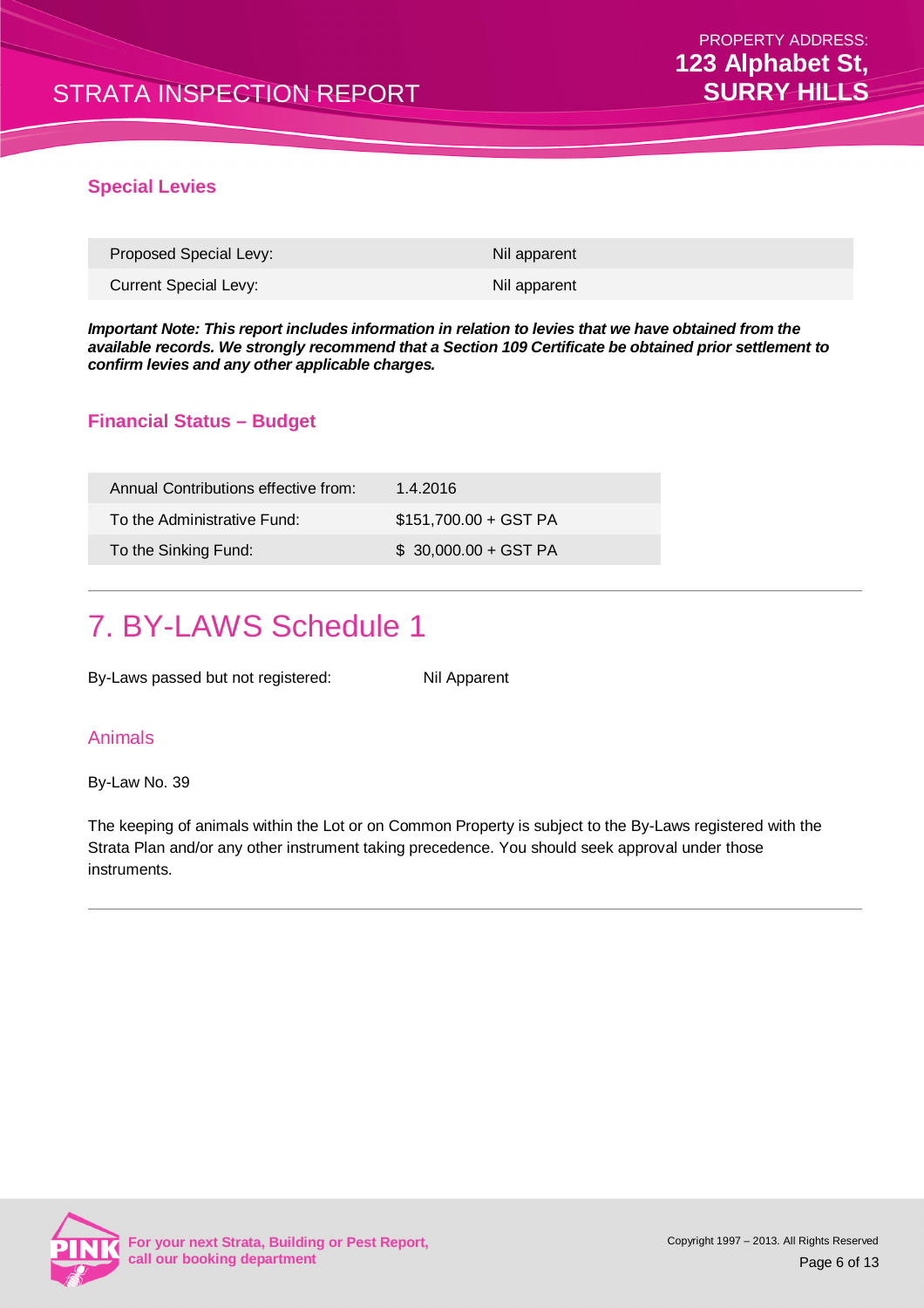# 8. MANAGING AGENT - Sections 26 & 27 (1)

A Managing Agent has been appointed.

| Date of Appointment: | Unable to determine                |
|----------------------|------------------------------------|
| Licence No.:         | 141116                             |
| Name:                | Jameson & Associates Unit Services |
| Address:             | 60 Harbour Street, MOSMAN          |
| Telephone Number:    | 8969 3300                          |

### 9. TITLE DEED

The Certificate of Title for the common property was sighted.

| Identifier:      | CP/SP 48226     |
|------------------|-----------------|
| Edition:         | 5               |
| Date:            | 22.6.2015       |
| Second Schedule: | 7 Notifications |

Note: For Strata Schemes registered after July 1<sup>st</sup> 1997 a copy should be obtained of the By Laws registered with the Strata Plan. A search should be made at the Land Titles Office to ascertain all registered dealings.

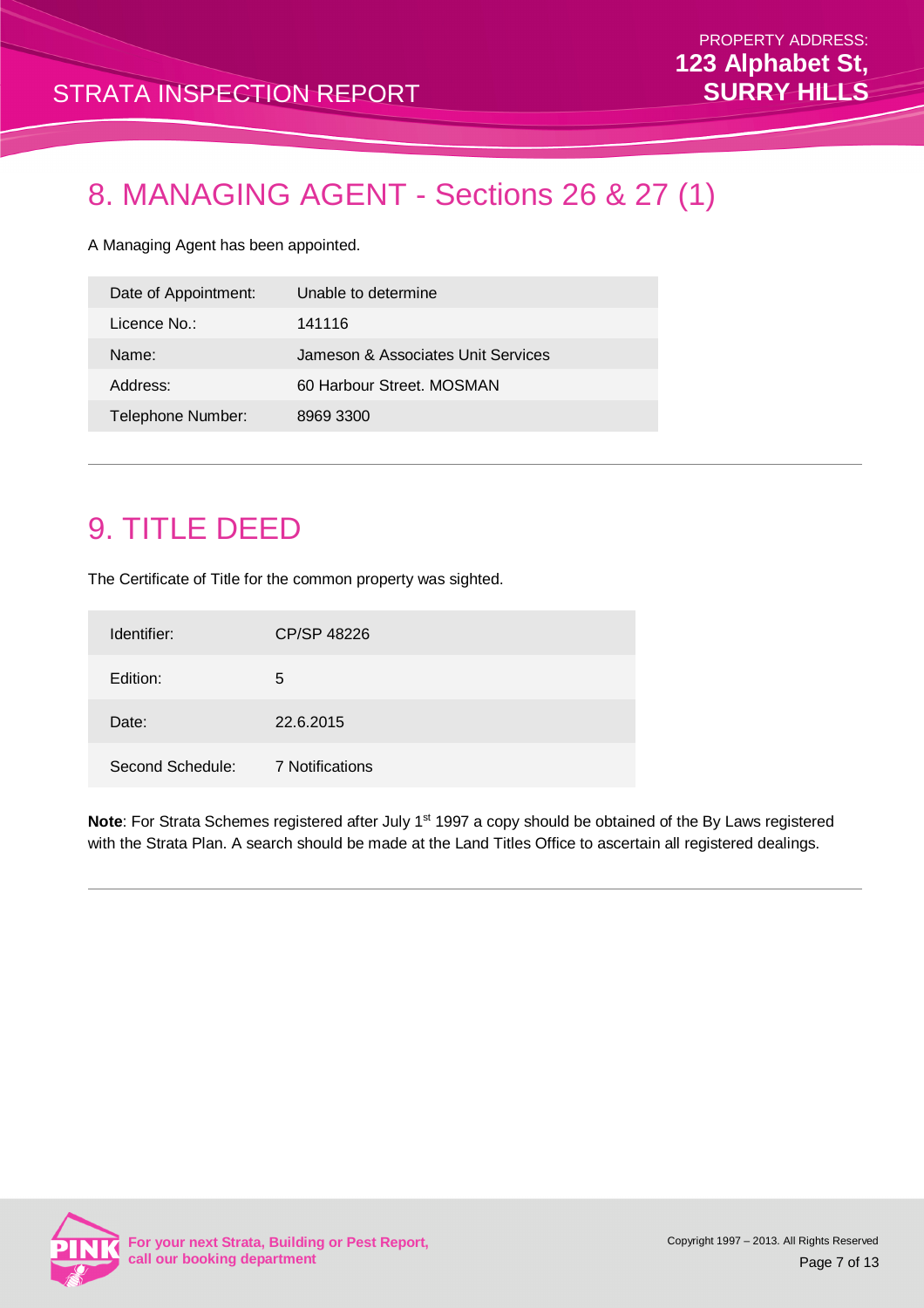### 10. MINUTES - SECTION 152 Schedule 2

Minutes are kept for seven (7) years or since registration: Y Minutes are retained for seven (7) years or since registration: Y

#### **NOTABLE ITEMS (from Minutes)**

23.8.2016 Executive Committee Meeting – Minutes **attached**.

16.6.2016 Executive Committee Meeting – Minutes **attached**.

31.5.2016 Executive Committee Meeting – Minutes **attached**, together with documents in relation to the parking issue (which dominates recent Minutes as **attached**).

- 19.5.2016 Executive Committee Meeting Notice of Meeting **attached**.
- 11.2.2016 Annual General Meeting Minutes **attached**.
- 28.8.2013 Executive Committee Meeting
- Accepted quote of \$19,680.00 for interior painting.

#### 15.3.2013 Executive Committee Meeting

- Accepted quote of \$22,560.00 + GST for hallway carpet.

#### 8.2.2010 Annual General Meeting

Raised Special Levy of \$9,000.00 to clear deficit in Administrative Fund.

#### 22.12.1994 FIRST ANNUAL GENERAL MEETING

**Last Annual General Meeting:** 11.2.2016

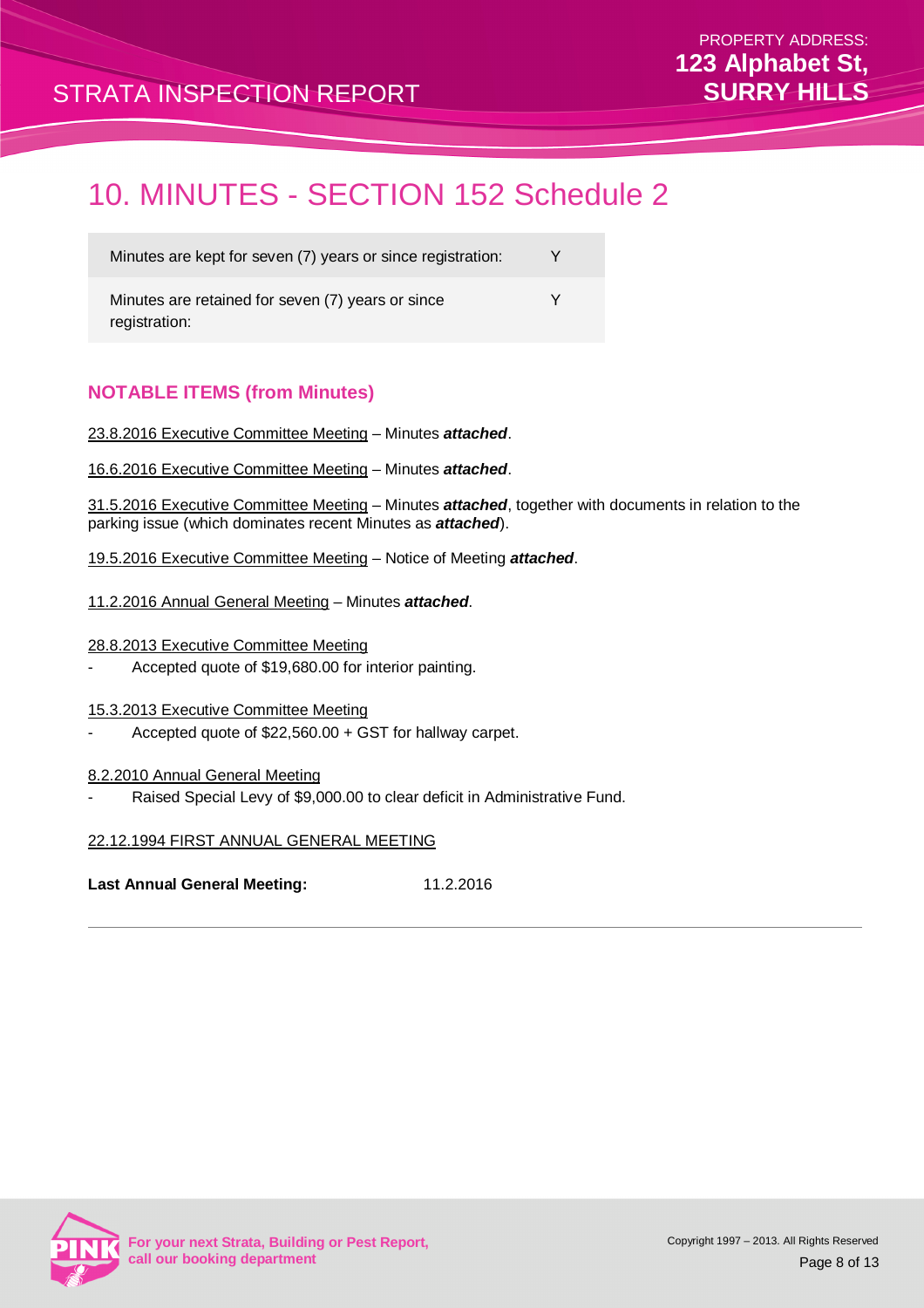# 11. HISTORY OF EXPENDITURE

#### **(a) Carpet**

The age of the common carpet is 3 Years (approximately). Cost \$22,560.00.

#### **(b) Painting**

The internal common areas of the building were last painted in Year 2013. Cost \$17,891.00.

The external common areas of the building were last painted in Year 2015. Cost \$3,587.00 (awnings).

#### **(c) General – Expenditure Items of Significance**

This listing consists mainly of Sinking Fund expenditure and only significant or notable items are listed – it does not include items of a regular nature or minor common items. It is not, and should not be interpreted as being, exhaustive.

| Year | <b>Type</b>                      | Cost |
|------|----------------------------------|------|
| 2016 | Refer <i>attached</i> Statements |      |
| 2015 | Refer <i>attached</i> Statements |      |
| 2014 | Refer <i>attached</i> Statements |      |
| 2013 | Refer <i>attached</i> Statements |      |
| 2012 | Refer <i>attached</i> Statements |      |
| 2011 | Refer attached Statements        |      |

No physical inspection of the property has been carried out. If you require such an inspection please call our inspection department.

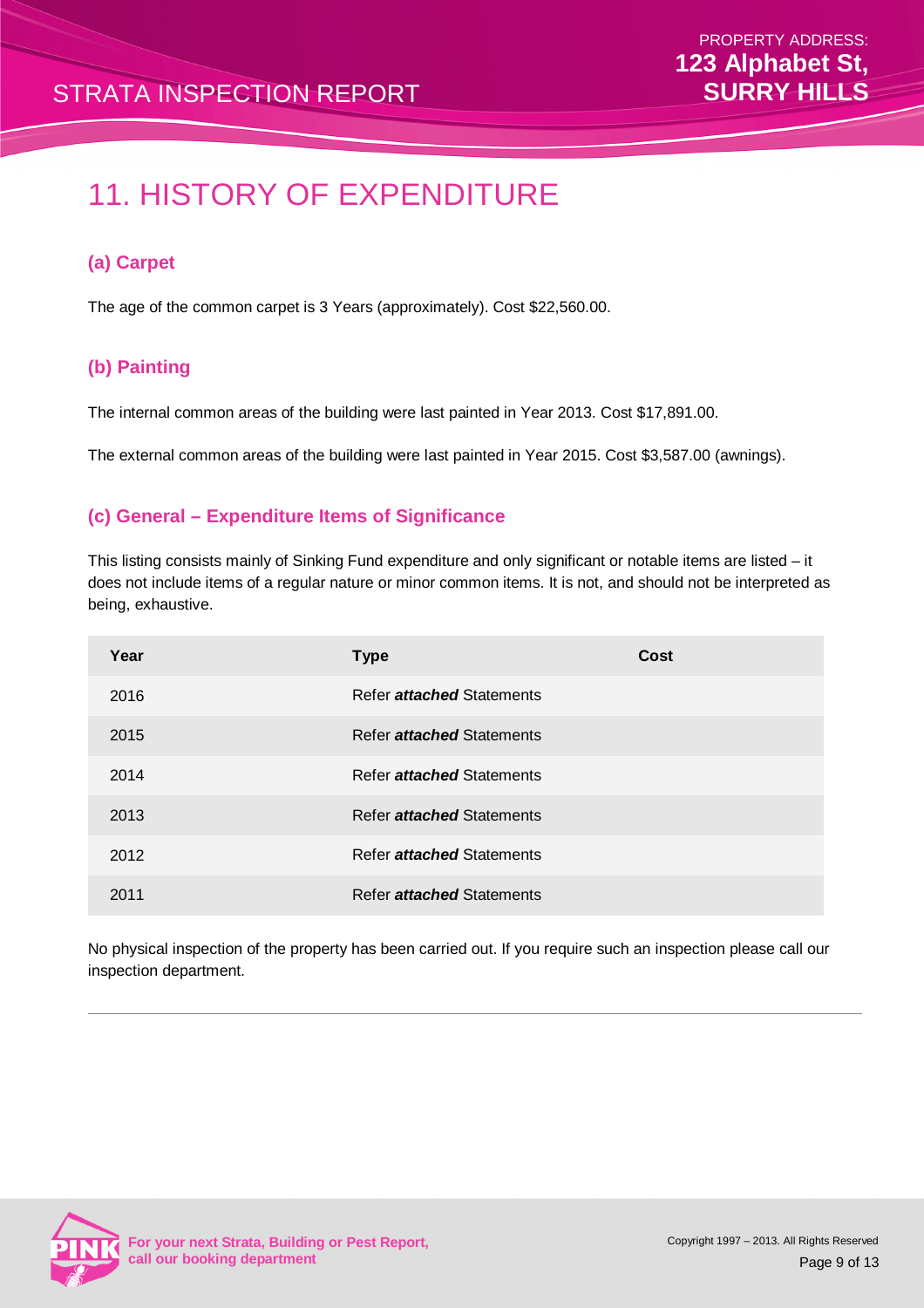# 12. EXECUTIVE COMMITTEE Schedule 3, Part 1, Clauses 1 & 2

The names of the Executive Committee are:

D Carpenter K Yeung J Callaghan A Skrinda S Adams M Flynn D O'Connor K See-Kay Lui S Mackay

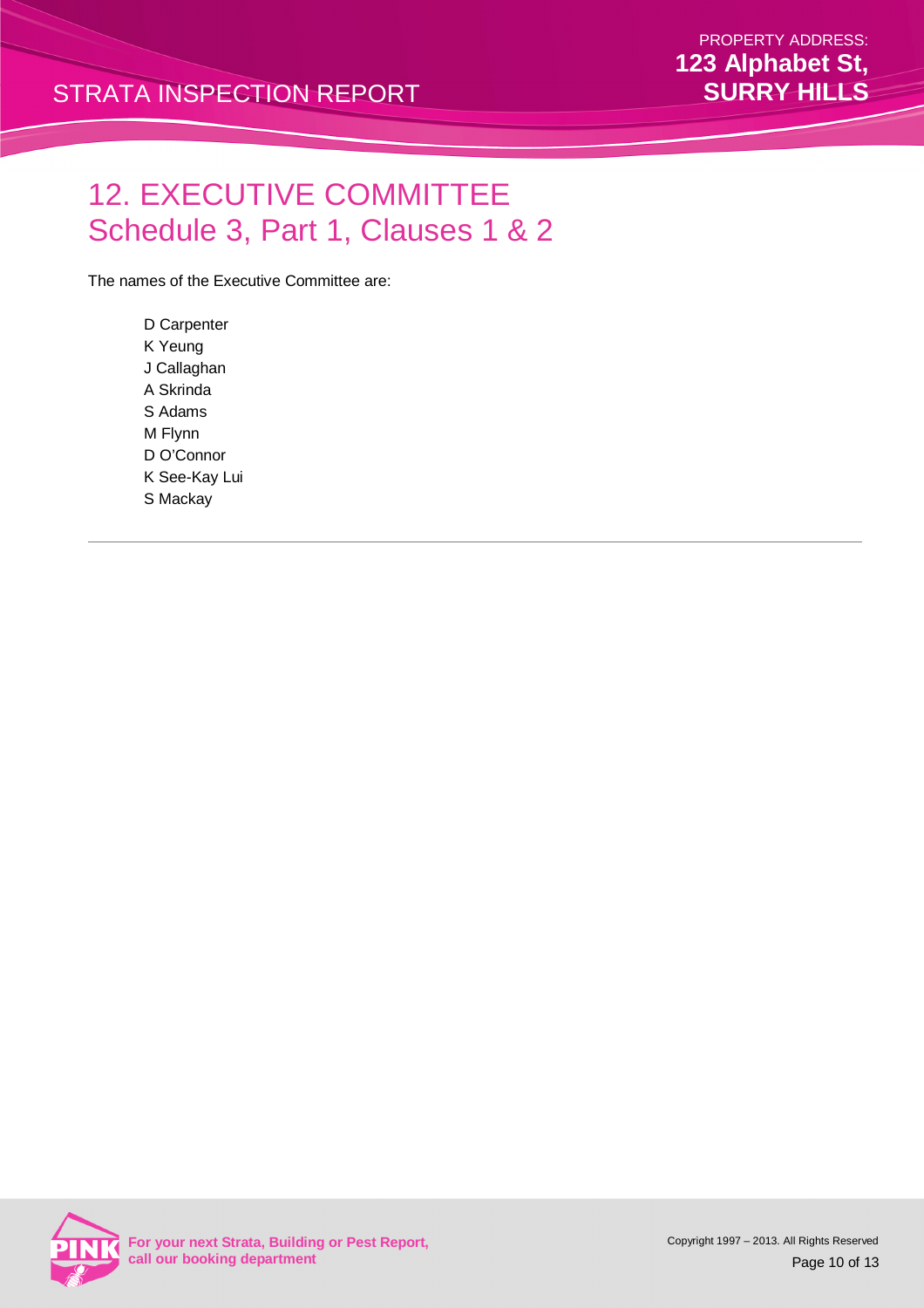# 13. INSURANCES - Section 83 (1) 87 (1) (b) (a)

Note: Please confirm all insurance details with a Certificate of Currency. A current Certificate should be obtained to ensure the policy has not been cancelled.

Company: QBE / CHU

| <b>Type</b>                                        | <b>Policy No.</b> | <b>Amount</b>             | <b>Premium</b> | <b>Due Date</b> |
|----------------------------------------------------|-------------------|---------------------------|----------------|-----------------|
| Building &<br>Contents                             | HU0014383         | \$23,837,867<br>\$240,786 | \$17,482.00    | 15.9.2016       |
| <b>Public Liability</b>                            | As above          | \$10,000,000              | Included above | As Above        |
| <b>Personal Accident</b>                           | As above          | \$200,000/2,000           | Included above | As Above        |
| <b>Fidelity Guarantee</b>                          | As above          | \$100,000                 | Included above | As above        |
| <b>Office Bearers Liability</b>                    | As above          | \$2,000,000               | Included above | As above        |
| Machinery Breakdown                                | ۰                 | \$ Nil Cover              |                | -               |
| Loss of Rent                                       | As above          | \$3,573,680               | Included above | As above        |
| <b>Building Catastrophe</b>                        | As above          | \$7,151,360               | Included above | As above        |
| Government<br><b>Audit Costs</b>                   | As above          | \$25,000                  | Included above | As above        |
| <b>Appeal Expenses</b><br>- OH & S Breaches        | As above          | \$100,000                 | Included above | As above        |
| Legal Defence<br><b>Expenses</b>                   | As above          | \$50,000                  | Included above | As above        |
| Lot Owners<br>Fixtures / Improvements<br>(per lot) | As above          | \$250,000                 | Included above | As above        |

Excess: Unable to determine

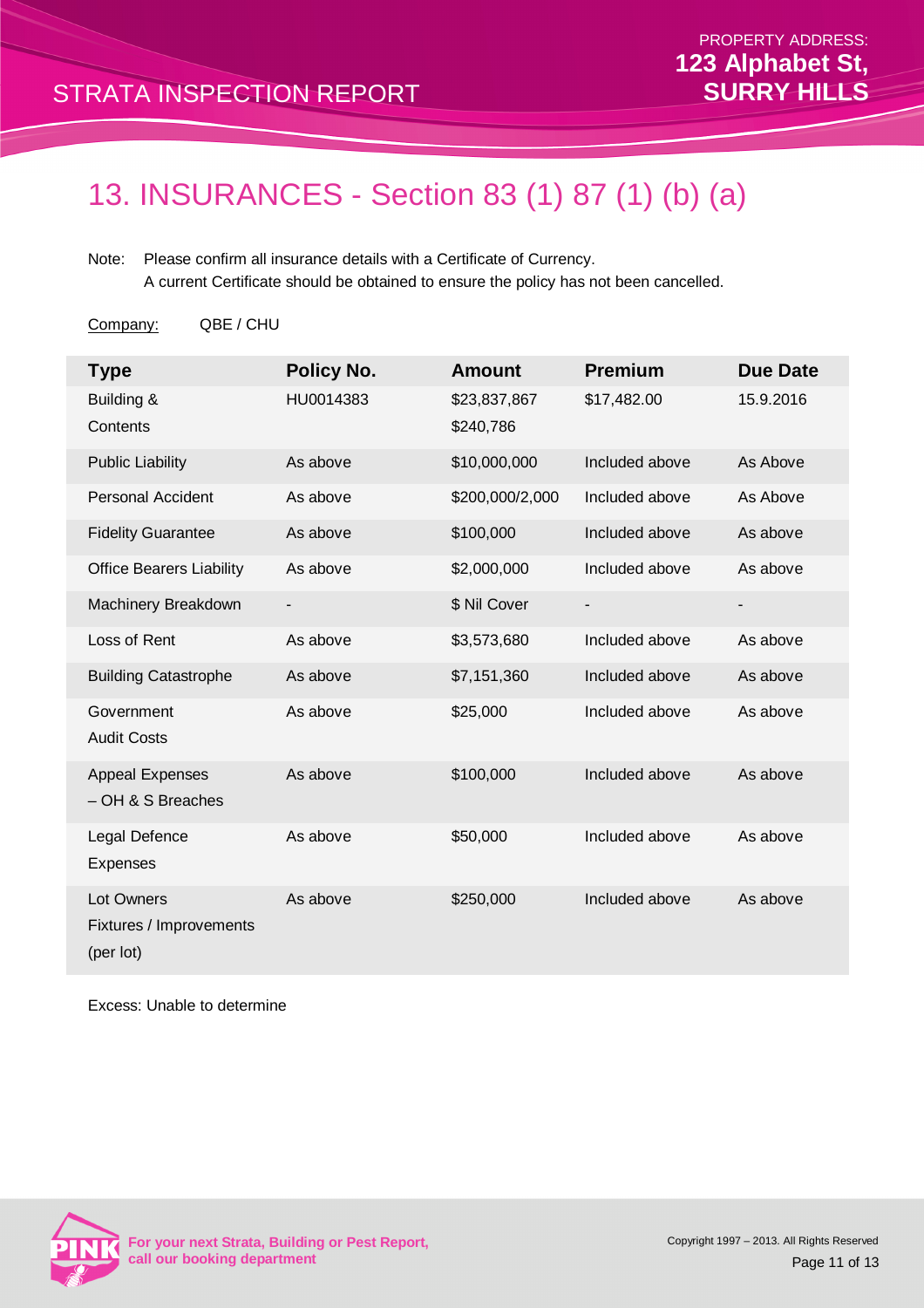| Evidence sighted:                                                                                                                                         | Certificate of Currency (undated) |
|-----------------------------------------------------------------------------------------------------------------------------------------------------------|-----------------------------------|
| Insurance Broker:                                                                                                                                         | Υ                                 |
| Name:                                                                                                                                                     | Honan Insurance Group             |
| Telephone:                                                                                                                                                | 9299 0767                         |
| Levels of Insurance confirmed by                                                                                                                          |                                   |
| General Meeting of Owner's Corporation:                                                                                                                   | Y                                 |
| The current insured amount for building/contents appears to be less than the last valued amount.<br>Please note date of last valuation for consideration. |                                   |
| Last valuation amount:                                                                                                                                    | \$23,840,000                      |
| Valued by:                                                                                                                                                | <b>AC Valuers</b>                 |
| As at:                                                                                                                                                    | 16.6.2015                         |
|                                                                                                                                                           |                                   |

# 14. MISCELLANEOUS

| a) Tenanted Units:         | Unable to be determined from available records.                                                                                                                                            |
|----------------------------|--------------------------------------------------------------------------------------------------------------------------------------------------------------------------------------------|
| b) Age of Building:        | Unable to be determined from available records.                                                                                                                                            |
| c) Strata Plan Registered: | 10.11.1994                                                                                                                                                                                 |
| d) Income Tax Return:      | A tax return was last lodged in Year 2015.                                                                                                                                                 |
| e) Harmony:                | The records and books disclosed evidence of: noise; laundry items on<br>balconies; parking on common property and storage.<br>Letters have been sent by the Managing Agent in this regard. |
|                            |                                                                                                                                                                                            |
| f) Other:                  | Annual Fire Safety Statement (AFSS) is dated 18.2.2016.                                                                                                                                    |
|                            | ij.<br>We <i>attach</i> an extract from a Sinking Fund Analysis.                                                                                                                           |
|                            |                                                                                                                                                                                            |